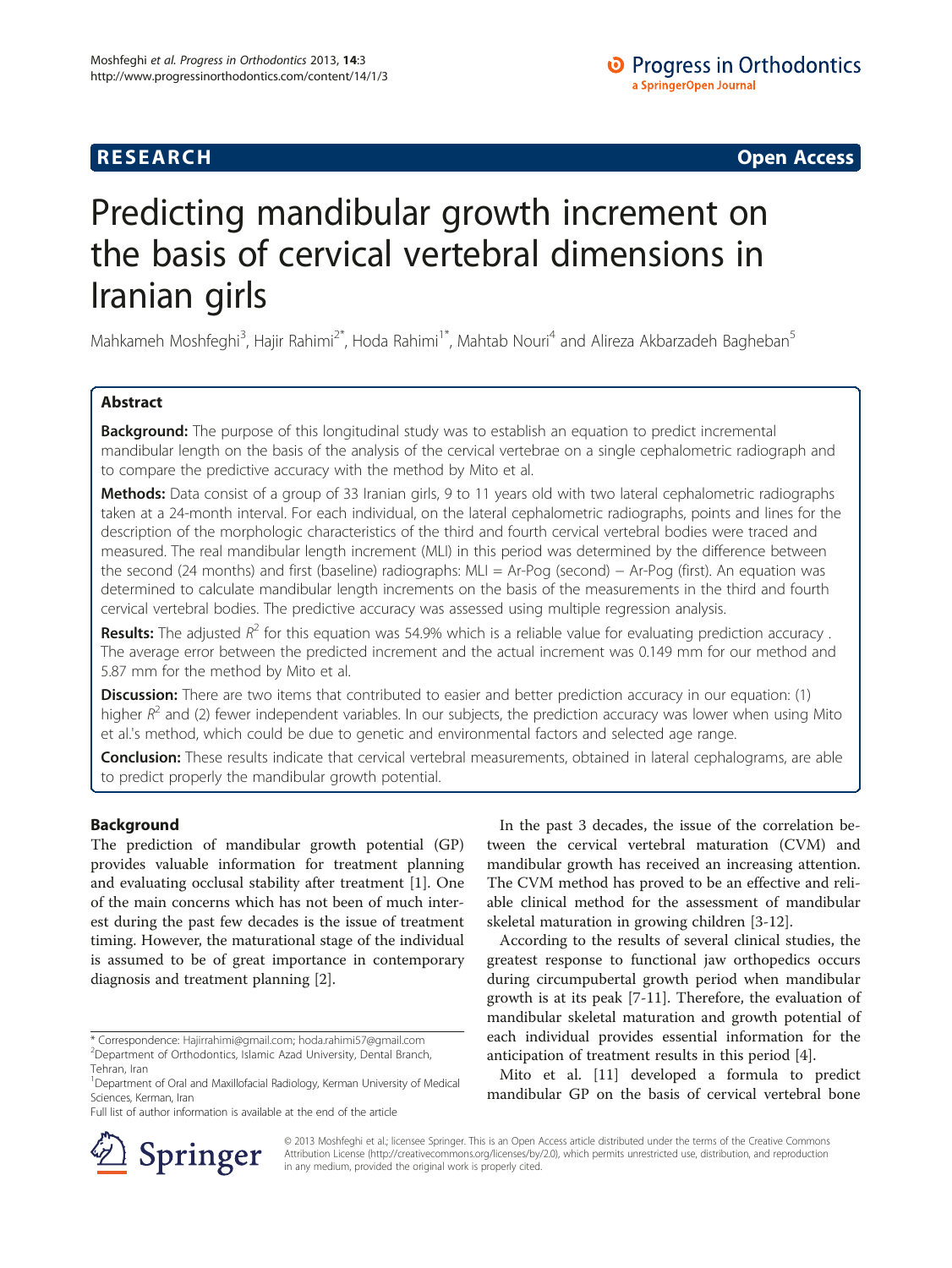age in Japanese girls. In another study, Chen et al. [[12](#page-5-0)] established an equation to predict incremental mandibular length on the basis of cervical vertebrae and compared the corresponding predictive accuracy with other methods. However, in all these studies, the prediction accuracy is not compared individually with the actual mandibular growth in a distinct group but rather in separate groups.

The purpose of this longitudinal study was to establish a simple method of mandibular length prediction using a regression equation on the basis of cervical vertebrae in Iranian girls and to compare the predictive accuracy with the method of Mito et al. [\[11](#page-5-0)].

# **Methods**

The sample analyzed in this longitudinal study consisted of 33 Iranian girls, 9 to 11 years old with two lateral cephalometric radiographs taken at a 24-month interval. The children were selected from the patient files of the Orthodontics Department, School of Dentistry, at the Qazvin University of Medical Sciences, Iran, based on the growth study of Qazvin City population. Written informed consent was obtained from the patient for publication of this case report and accompanying images. A copy of the written consent is available for review by the Editor-in-Chief of this journal. Ethical committee of Qazvin University of Medical Sciences approved the ethical concerns of this study. The samples were selected according to the following criteria:

- (a) Angle's Class I molar and canine relationship
- (b) Reasonably well-aligned arches with no vertical and horizontal dental discrepancy
- (c) No systemic disease that could affect general development
- (d) No history of any orthodontic treatment
- (e) Pleasant soft tissue profile
- (f) Cervical vertebral maturation stage (CVMS) I or CVMS II

The CVM stages were considered according to the definition by Baccetti et al. [[7](#page-5-0)]. All the 66 lateral cephalograms were examined to derive the prediction equation.

# Cephalometric analysis

# Cervical vertebral bodies

On the lateral cephalometric radiographs, the following points and lines for the description of the morphologic characteristics of the cervical vertebral bodies (Figure 1) were traced and measured using WIXWIN 2000 software (Gendex Dental System, Des Plaines, IL, USA). Computed cephalometric tracing are as accurate as manual tracing with the advantage of being less timeconsuming. Furthermore, the software takes the magnification factor into account automatically.

- C3up, C3ua: the most superior points of the posterior and anterior borders of the body of C3, respectively.
- C3lp, C3la: the most posterior and the most anterior points on the lower border of the body of C3, respectively.
- C4up, C4ua: the most superior points of the posterior and anterior borders of the body of C4, respectively.
- C4lp, C4la: the most posterior and the most anterior points on the lower border of the body of C4, respectively.
- AH3, AH4 (anterior vertebral body height of the C3 and C4): the distance between C3ua and C3la and the distance between C4ua and C4la, respectively.
- PH3, PH4 (posterior vertebral body length of the C3 and C4): the distance between C3up and C3lp and the distance between C4up and C4lp, respectively.
- AP3, AP4 (anteroposterior vertebral body length of the C3 and C4): the distance between C3la and C3lp and the distance between C4la and C4lp, respectively [[12](#page-5-0)].

# Mandible

For each individual, the distance between articulare and pogonion (Ar-Pog) was assessed on both radiographs, and the mandibular length increment (MLI) in this period was determined by the difference between the second (24 months) and first (baseline) radiographs:

 $MLI = Ar-Pog$  (second) – Ar-Pog (first).

The data obtained from all 66 cephalograms were analyzed by statistical package SPSS (Chicago, IL, USA)

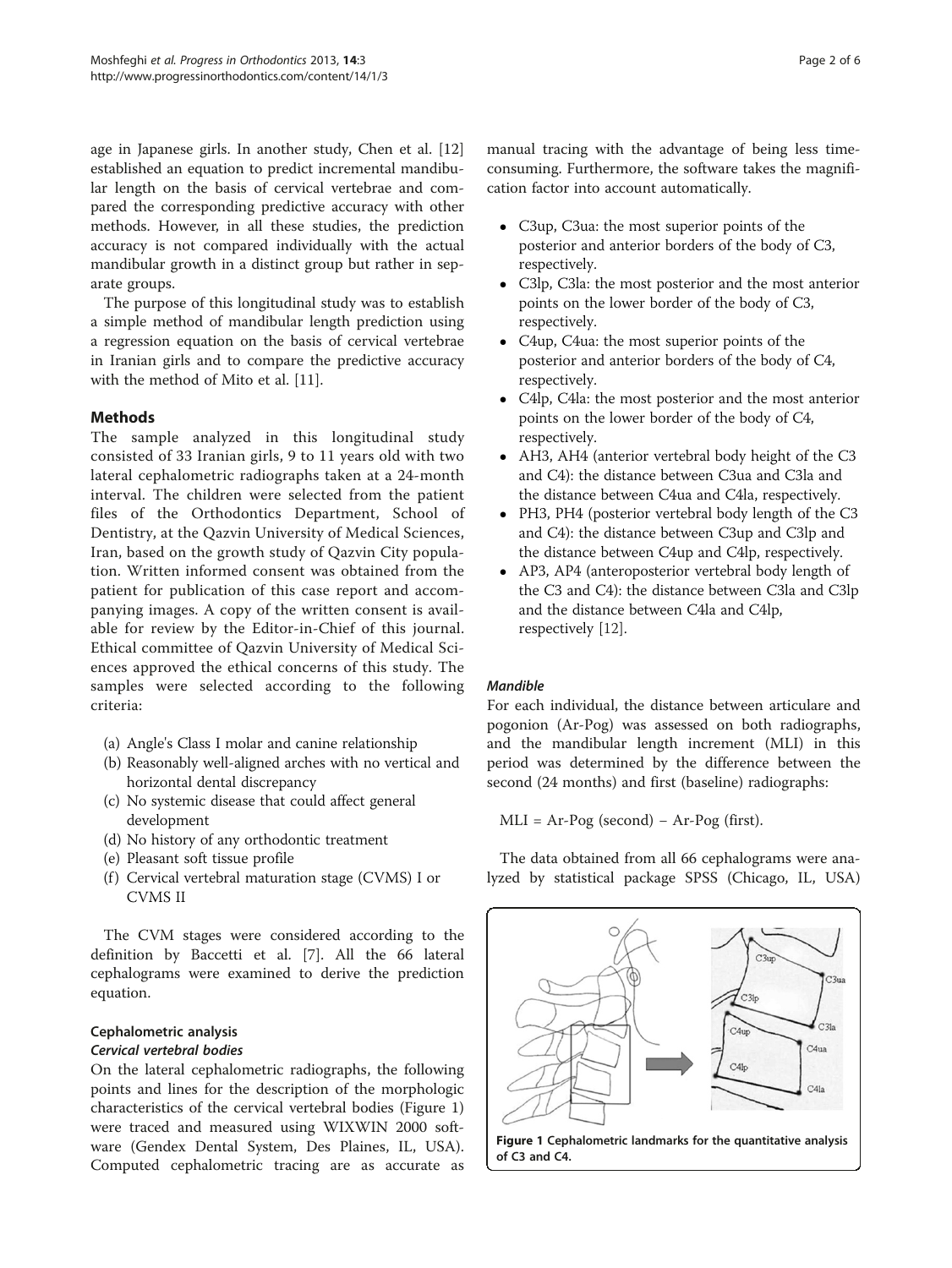using multiple regression analysis. In this analysis, the values of the MLI were the dependent variables, and the values of the cervical vertebrae at the first radiographs were the independent variables. The selections of the independent variables were performed using the stepwise method. Jackknife procedure was used to assess the cross-validation of our model.

To determine the measurement errors, 10 subjects were selected randomly, and cephalometric radiographs of each stage (a total 20 radiographs) were traced and measured 10 days later. The reliability of the measurements was evaluated using paired samples  $t$  test.

# The predictive accuracy

The adjusted  $R^2$  from the regression was used as a criterion to predict accuracy. The proposed formula by Mito et al. [\[11](#page-5-0)], which is suitable to predict mandibular growth potential in skeletal Class I patients, was applied on the subjects to compare the predictive accuracy with our equation. We used their definitions for measurements and calculated the error between the predicted GP and the actual growth.

# Results

# Measurements

Means, standard deviations, and the results of paired sample  $t$  test between the first and second radiographs, as well as mean differences between the measurements in two stages are shown in Table 1. As shown in this table, the mandible exhibited significant growth during this 24-month interval which coincided with the greatest growth in the anterior height of C3 (AH3).

# Measurement error

Our data had a normal distribution ( $P > 0.746$ ), so paired sample  $t$  test could be applied. The results indicated that there were no significant differences between the mean of the measurements on different occasions

Table 1 Mean ± SD of C3 and C4 measurements

| Variable<br>name | First<br>radiograph | Second<br>radiograph | Mean<br>difference | P value   |
|------------------|---------------------|----------------------|--------------------|-----------|
| $AH3$ (mm)       | $7.35 + 1.36$       | $9.81 + 1.88$        | 2.46               | P < 0.001 |
| $PH3$ (mm)       | $8.93 + 1.16$       | $11.06 + 1.17$       | 2.13               | P < 0.001 |
| $AP3$ (mm)       | $12.40 + 1.24$      | $14.34 + 0.87$       | 1.94               | P < 0.001 |
| $AH4$ (mm)       | $699 + 132$         | $924 + 144$          | 2.25               | P < 0.001 |
| $PH4$ (mm)       | $8.69 + 1.25$       | $10.99 + 1.38$       | 2.29               | P < 0.001 |
| $AP4$ (mm)       | $12.53 + 1.35$      | $14.39 + 1.06$       | 1.86               | P < 0.001 |
| ML (mm)          | $90.87 + 7.59$      | $104.79 + 4.62$      | 13.92              | P < 0.001 |

 $(P > 0.05$  for all six variables). The standard deviation ranged from 0.48 to 1.37 mm.

### Multiple regression analysis

In this study, MLI was chosen as a dependent variable and six factors were selected as independent variables. Statistical analysis data showed that two independent variables (AP3 and PH4) had a significant effect in the predicting of the dependent variable. AP3 and PH4 showed significant statistical correlation with MLI  $(r = -0.601$  and  $-0.533$ , respectively, and  $P < 0.001$  for both). The dependence of MLI on AP3 and PH4 can be expressed as follows:

 $MLI = 76.210-3.145(AP3) - 2.677(PH4).$ 

In the present study,  $R^2$  was 0.577 and adjusted  $R^2$  was 0.549. In other words, the combination of AP3 and PH4 explained the variability of MLI by nearly 55%.

Using multiple regression menu in the PASS11 software (NCSS, LLC., Kaysville, Utah, USA) and by considering type one error of 0.05 and the sample size of 33, the power of this study was obtained as 0.98.

# Predictive accuracy

Table [2](#page-3-0) lists the average errors between predicted and actual MLI and average errors of the absolute value in our model using the jackknife method and Mito et al.'s method (MM). The average error was calculated as  $\Sigma d/n$ , where d is the difference between two registrations of a pair and  $n$  is the number of double registrations. According to this index, the value for our method was 0.149 mm, whereas the average error of MM was 5.87 mm. In addition, the two methods were compared using Dahlberg formula  $[(\Sigma d^2/2n)^{1/2}]$ . The value of this error was 3.72 mm for our method and 7.53 for MM. Moreover, paired samples  $t$  test showed a statistically significant difference between our method and MM ( $P < 0.001$ ) for both errors). So, the accuracy of our method indicated significant differences in comparison with MM.

# **Discussion**

Growth modification treatments require information on the growth potential. The orthodontist should be aware whether growth is happening and how much of the remaining incremental growth should be expected [\[13](#page-5-0)]. Moreover, evaluation of time of occurrence of this growth is also crucial [[8\]](#page-5-0).

As indicated by the results of several studies [[3,4,7-12](#page-5-0)], the stages of cervical vertebral maturation are related to mandibular growth changes taking place during puberty. The main goal of the present study was to provide the orthodontist with an easy tool to determine the mandibular GP. This was to be accomplished by analyzing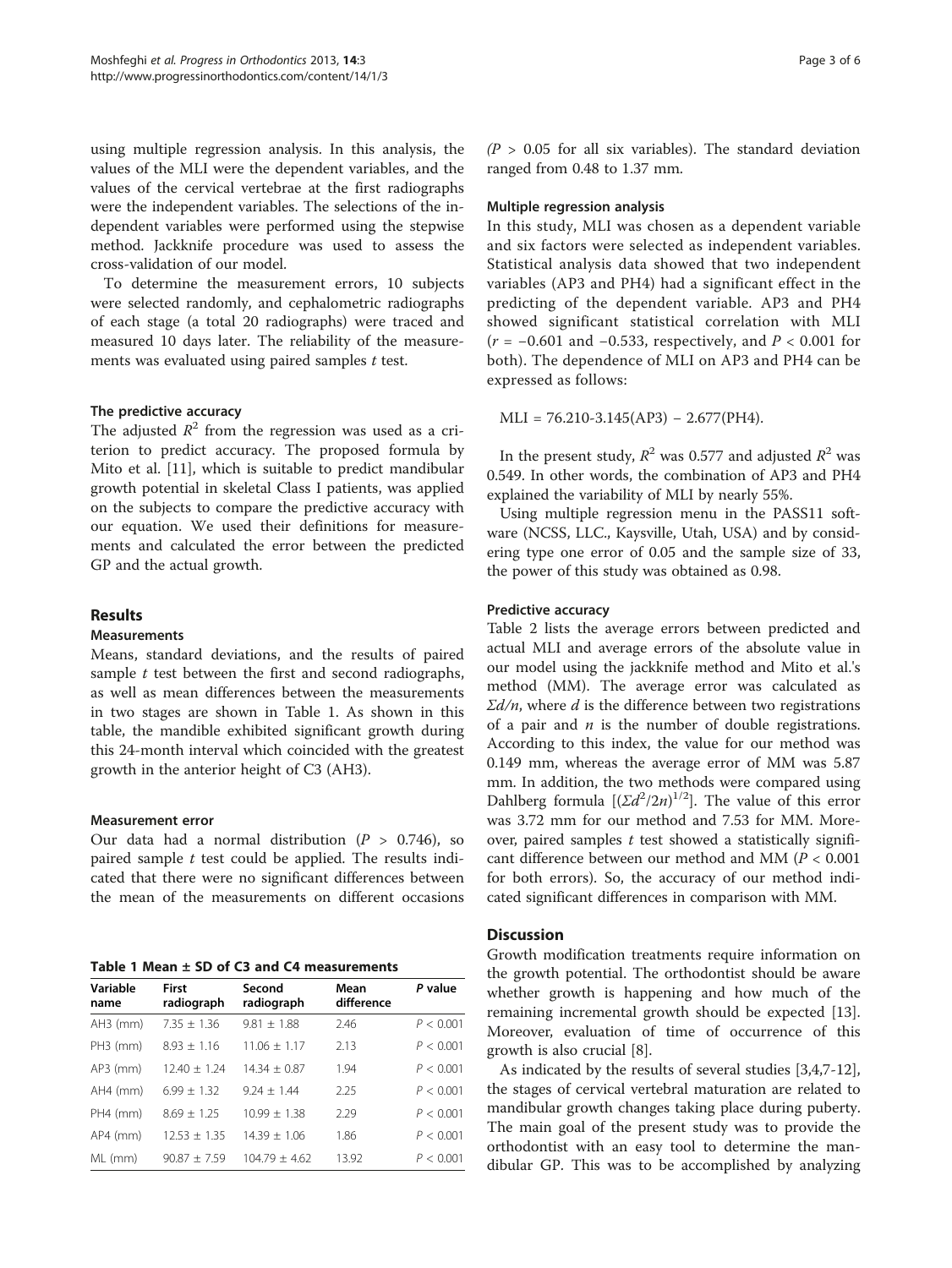<span id="page-3-0"></span>Table 2 Average errors  $\pm$  SD between our model using jackknife method and Mito et al.'s method (MM) [[12\]](#page-5-0)

|                                        | Our method     | ΜМ            | P value   |
|----------------------------------------|----------------|---------------|-----------|
| Average error (mm)                     | $0.149 + 5.35$ | $5.87 + 9.02$ | P < 0.001 |
| Average error<br>(absolute value) (mm) | $4.05 + 3.41$  | $8.4 + 6.64$  | P < 0.001 |

the changes of the cervical vertebrae on the lateral cephalometric radiograph of the patient head, a type of film used routinely in orthodontic diagnosis.

In this study, only girls were examined because of sexdependent differences with regard to the timing of morphological changes in cervical vertebral bodies [[6\]](#page-5-0). A group of 9- to 11-year-old girls was considered because usually at these ages, children refer to orthodontists. On the other hand, maturation indicators of brief duration are more informative than those of the longer duration [[14\]](#page-5-0). A wide age range of the population may affect the correlation result because of the inability of skeletal maturity methods to detect changes in skeletal maturity precisely when the subjects are either too young or too old, i.e., too far ahead of or too far past the pubertal growth spurt [[15\]](#page-5-0). Ar-Pog was used in this study as mandibular length because it is easily located; [\[16](#page-5-0)] the difference between the two stages was used as the MLI.

A stepwise regression analysis was used in this research to define prediction models that could be used to forecast individual future growth changes of the mandible. The stepwise method was used to select the explanatory variables. As the result of the statistical analysis on the present sample, two independent variables (AP3 and PH4) were significantly selected amongst variables studied in order to explain the dependent variable MLI by MLI = 76.21-3.145(AP3) – 2.677(PH4). AP3 and

PH4 showed significant statistical correlation ( $P < 0.001$ ) with MLI. The variability of the dependent variable, which is defined by  $R^2$ , was 57.7% and adjusted  $R^2$  was 54.9%. According to the statistical rule, the number of samples must be at least twice as many as the number of independent variables [[17\]](#page-5-0). The present study consisted of 33 cases which was a satisfactory number to make the regression coefficients, and  $R^2$  and adjusted  $R^2$  values truly represents the actual population.

Here, adjusted  $R^2$  is presented, which is a modification of  $R^2$  that adjusts for the number of explanatory terms in a model. Unlike  $R^2$ , the adjusted  $R^2$  increases only if the new term improves the model more than what would be expected by chance. The higher  $R^2$  while there were fewer independent variables exhibits an easier method with better prediction accuracy [[17\]](#page-5-0).

Chen et al. [\[12\]](#page-5-0), reported that the combination of AH3, AH4, and AP3 explained the variability of MLI ( $R^2$  = 61.35%). The reasons for the differences between their results and the present study can be racial factors in addition to the limited age range in our study. Furthermore, subjects in their study include both Class I and Class II subjects.

The longitudinal nature of this study allows determination of the prediction accuracy of our equation by best means. So, the actual growth can be determined individually in all subjects. As reported in several studies [[2,4,7,8,10,11\]](#page-5-0), the peak in mandibular growth occurs from CVMS II and CVMS III, and the duration of this peak interval in normal occlusion is 1 year [[18\]](#page-5-0). In our study, all the subjects were in CVMS I or II at the time of first examination. The 24-month interval allowed reaching the CVMS III in nearly all of the cases. Thus, it can be said that the peak has occurred in the majority of subjects.

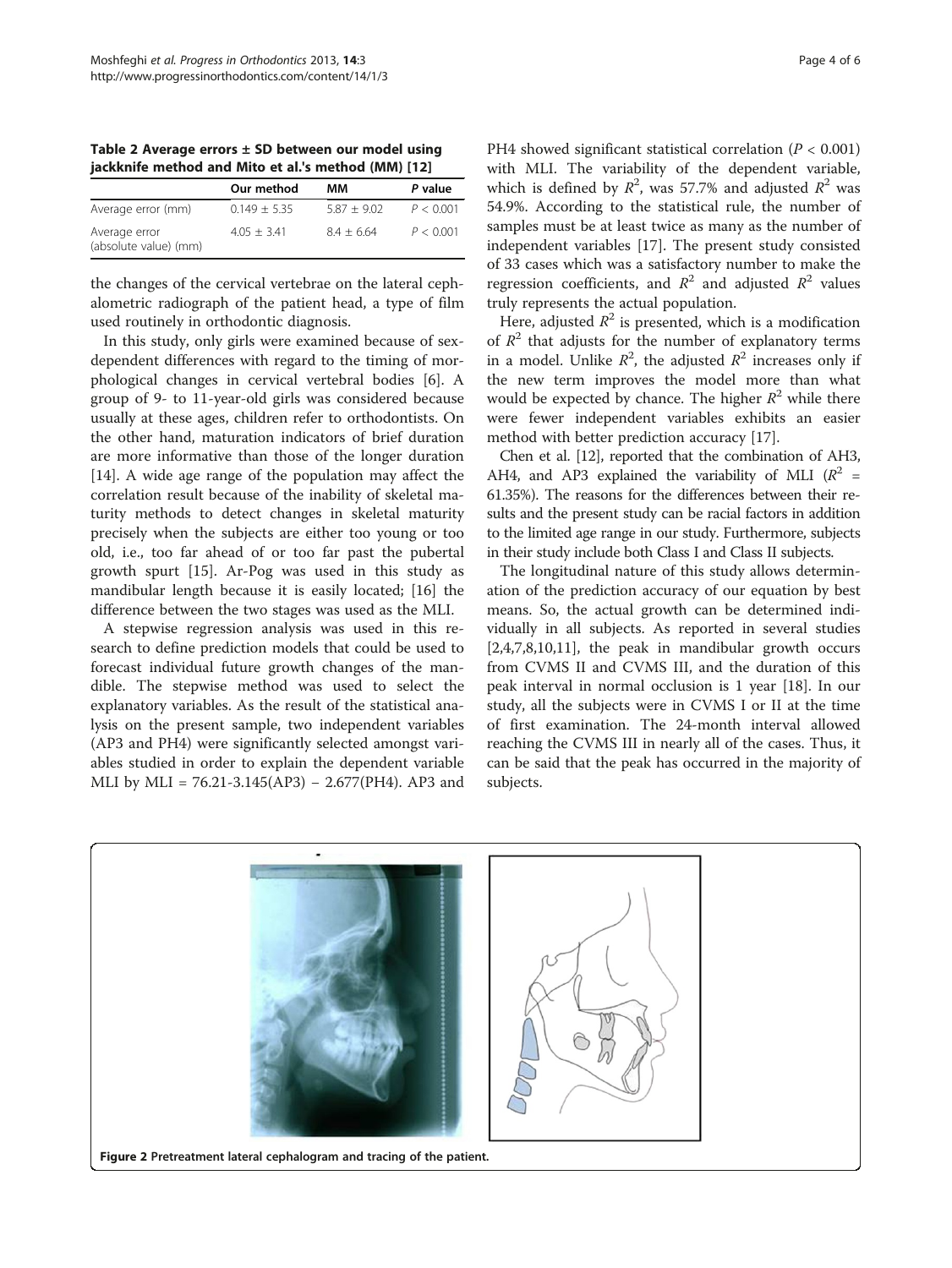



The formula obtained from this study can be easily adopted in the daily clinical practice as shown in Figures [2](#page-3-0), 3, 4, and 5. S.J. is a 10-year and 2-month-old patient who was referred to our private practice in February 2008 with a chief complaint of her lower incisor crowding. Her parents were also concerned about her slightly prominent chin. Our formula can be useful in predicting further mandibular growth and discussing our prediction with the patient/parents. Lateral cephalogram was obtained, and mandibular growth increment was calculated. In March 2010, another cephalograms were



Figure 4 Post treatment lateral cephalogram and mandibular tracing of the patient.



obtained after finishing orthodontic treatment. After superimposition on the mandible, it turned out that our prediction was reasonably accurate.

We compared the predictive accuracy of our equation with the method of Mito et al. [[11](#page-5-0)], which is suitable for predicting mandibular growth potential in skeletal Class I patients, and our method showed a better prediction accuracy. The reason for lower prediction accuracy for Mito et al.'s method in our subjects can be explained as follows:

- 1. The formula presented by Mito et al. [\[11\]](#page-5-0) was designed for Japanese girls. Racial, environmental, and genetic differences between Japanese and Iranian girls can result in differences in developmental biologic clock.
- 2. The subjects consisted of a wider range in Mito et al.'s study [[11](#page-5-0)] (7 to 21 years old) which included individuals before, during, and after growth spurt. However, in our study, the samples were in a more limited age range.
- 3. Our study included only subjects with Class I normal occlusion but Mito et al. [\[11\]](#page-5-0) used Class II as well as Class I cases.

Our equation predicted the MLI in circumpubertal growth spurt, which is a golden period in regard to treatment efficiency [[13\]](#page-5-0).

In a study conducted by Fudalej and Bollen [\[19](#page-5-0)], the effectiveness of CVM method in 15 to 27 years old orthodontic patients in postpeak period was evaluated. They found this method as only modestly effective. This may seem controversial with the findings of our study;